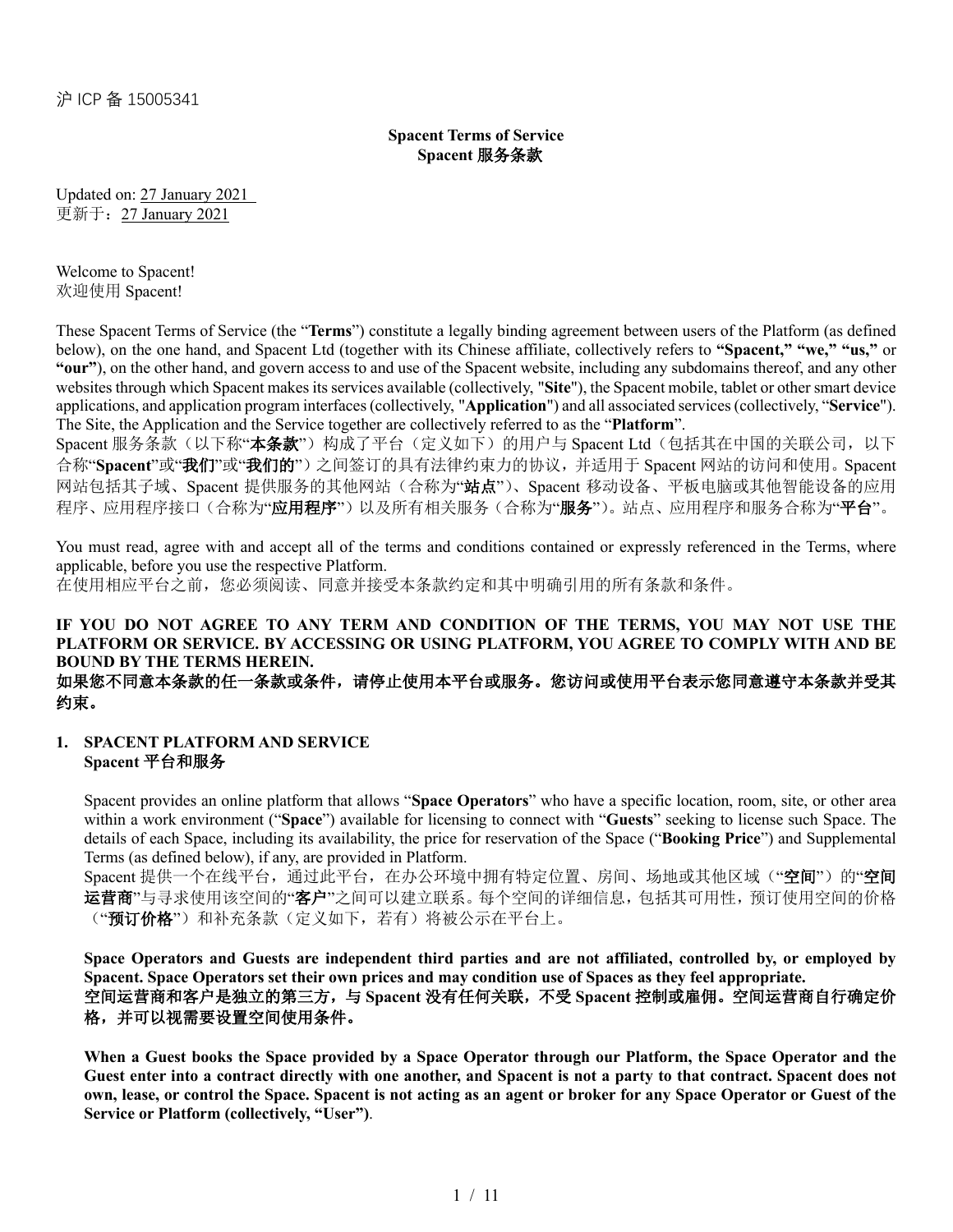当客户通过我们的平台预订空间运营商提供的空间时,空间运营商与客户之间直接签署合同,**Spacent** 不是该合同 的当事方。**Spacent** 不所有、租赁或控制该空间。在提供服务或平台时,**Spacent** 不是任何空间运营商或客户(合 称为"用户")的代理或经纪人。

### **2. GENERAL TERMS** 一般条款

# 2.1. Accounts.

账户

2.1.1. You must register a Spacent account ("**Account**") to access or utilize certain features of the Platform, such as publishing or booking a Space. **In order to access and use the Platform or register an Account you must be an individual at least 18 years old or a duly organized, validly existing organization or other legal entity in good standing under the laws of the country you are established, and able to enter into legally binding contracts.** If you are registering on behalf of a legal entity, you represent and warrant that you have the authority to legally represent that entity to accept the Terms or any other applicable agreements.

您必须注册一个 Spacent 账户("账户")以访问或使用平台的某些功能,如发布或预订空间。访问、使用平台或 注册账户的前提是,您必须是年满 **18** 岁的自然人,或者是根据设立所在国**/**地区的法律现有效存续、拥有良好 信誉、能够签订具有法律约束力合同的组织或其他法律实体。如果您代表法律实体进行注册,则您声明并保证 有权合法代表该实体接受本条款或任何其他协议。

2.1.2. You must provide accurate, current and complete information during the registration process and keep your Account and public Account profile information up-to-date at all times. We may ask you to complete a verification process or update your Account or provide additional or different information at any time, which may include requiring additional details about Spaces or payment information.

在注册过程中您必须提供准确、最新和完整的信息,并始终保持账户和账户配置文件信息为最新状态。我们会 随时要求您完成验证过程或更新您的账户,或提供其他/不同的信息,其中可能包括其他有关空间或支付的详细 信息。

2.1.3. You are responsible for any actions associated with your Account whether or not authorized, including payment of fees, taxes, fines or other charges. You are solely responsible for the actions or communications of your employees, representatives, hires, or agents.

无论是否经您授权,您应对与您的账户相关的所有行为负责,包括支付费用、税金、罚款或其他费用。您的员 工、代表、雇员或代理的行为或沟通由您全权负责。

2.1.4. You may not assign or otherwise transfer your Account to another party without our prior written consent. You are responsible for maintaining the confidentiality and security of your Account credentials and may not disclose your credentials to any third party. You must immediately notify Spacent if you know or have any reason to suspect that your Account credentials have been lost, stolen, misappropriated, or otherwise compromised or in case of any actual or suspected unauthorized use of your Spacent Account. Termination of your Account does not terminate any contractual arrangements you have had with third parties, including any obligations to government entities for Tax purposes. 未经我们事先书面同意,您不得将账户授权或以其他方式转让给第三方。您有责任维护您账户信息的机密性和

安全性,并且不得将您的账户信息透露给任何第三方。如果您知道或有任何理由怀疑您的账户信息已丢失、被 盗、被挪用或以其他方式受到破坏, 或者您的 Spacent 账户存在或疑似存在任何未经授权使用的情况, 您应立 即通知 Spacent。您与第三方之间已成立的的任何合同安排不因账户终止而终止,包括由于税收之需对政府承担 的任何义务。

# 2.2. Compliance.

合规

Users shall comply with all applicable laws, regulations, ordinances, codes, rules applicable to your use of the Platform, whether as a Space Operator or Guest. While Spacent may provide information to help a User understand certain obligations of using the Platform, it is not authorized to provide and does not provide any legal advice.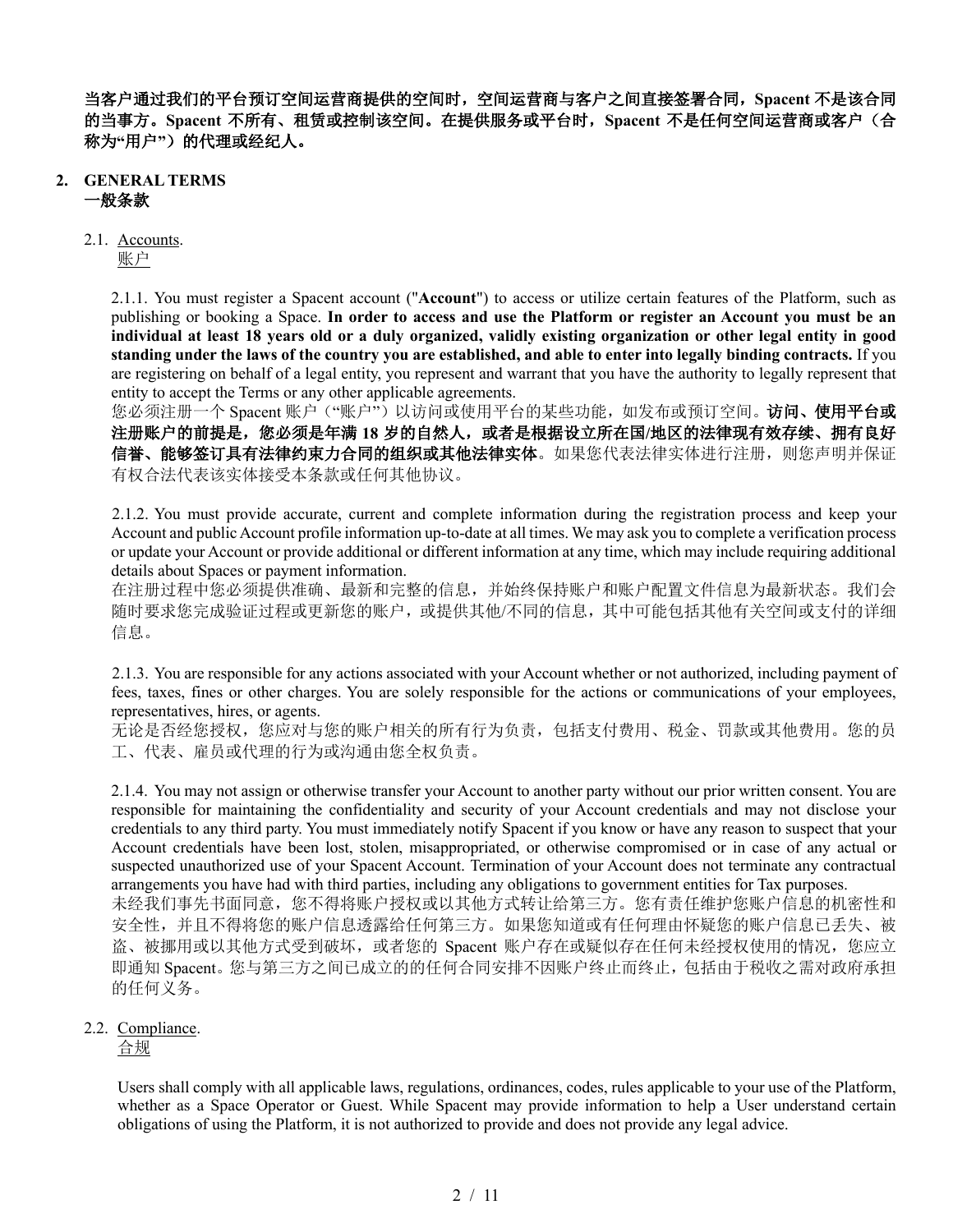用户,无论是作为空间运营商还是客户,应遵守使用平台相关的所有法律、法规、规章、准则和规则。尽管 Spacent 可能会提供一些信息来帮助用户理解其使用平台相关的义务,但并不构成 Spacent 提供或被授权提供任何法律 建议。

### 2.3. Taxes.

### 税金

2.3.1. Users are solely responsible for payment of all taxes, levies, penalties, and other costs imposed on them by any taxing authority or government agency related to posting or reserving of the Spaces, including any sales or occupancy tax, indirect taxes such as valued added tax (VAT, if any) or individual income tax (IIT, if any), duties, and other taxes imposed by taxing authorities through laws, regulations or judicial interpretations (collectively "**Taxes**"). 用户应全权负责支付税务机关或政府机构向其收取的与发布或预订空间有关的所有税费、罚款和其他费用,包 括任何由税务机关通过法律、法规或司法解释征收的销售或占用税、间接税(例如增值税)或个人所得税(若有)、 关税以及其他税金(合称为"税金")。

2.3.2. Users are responsible for all Taxes owed for reserving or posting a Space, including, without limitation, accurate calculation of Taxes due, timely remittance of Taxes to the appropriate taxing authority and maintenance of any required records and accounts. If any taxing authority demands that Spacent pay such Taxes on your behalf, you are immediately liable to us for such Taxes and will reimburse or pay Spacent for such Taxes upon demand. Users are also responsible for any penalties arising from your failing to comply with the Terms including those issued by regulatory or taxing authorities, law enforcement, firefighting or safety authorities, or other third parties; or that may be issued by us for losses we or Users incur that are based on your failing to comply with the Terms or misuse of the Platform or Service. 用户应对预订或发布空间的所有税金负责,包括但不限于准确计算应缴税金,及时将税金缴纳给相应的税务部 门以及维护任何所需的记录和账户。如果税务机关要求 Spacent 代您缴纳此类税金, 您有义务立即向我们支付 相应税金,应根据 Spacent 的要求向 Spacent 补偿或支付相应税金。您还应对您因违反本条款而受到的任何处罚 负责,包括由监管、税务、执法、消防、安监部门或其他第三方出具的处罚,或因您违反本条款或滥用平台或 服务而给我们招致损失时我们提出的索赔。

#### 2.4. Intellectual Property Rights; Third-Party Links. 知识产权、第三方链接

2.4.1. Spacent owns all rights, titles, and interests in the Platform and Service, and all intellectual property embodied or contained in them (individually and collectively, "**IP**"). IP includes all registered or potential patents, copyrights, trademarks, trade secrets, and other proprietary rights. Through your Account, we grant you a limited, temporary, revocable, non-transferable, non-exclusive license to use the Platform and Service for the purposes described in the Terms and only as provided to you through the Platform.

Spacent 拥有平台和服务的所有权利、所有权和利益,以及其中包含的所有知识产权(分别或合称为"**IP**")。IP 包括所有已注册或潜在的专利、著作权、商标、商业秘密和其他专有权。通过您的账户,我们授予您有限的、 临时的、可撤销的、不可转让的、非排他的许可,使您可以按照本条款所述目的使用平台和服务,且该许可仅 通过平台向您提供。

2.4.2. The above-mentioned license does not constitute a transfer of ownership or grant you any additional rights to use the IP. You may not register, claim ownership in, or sublicense the Platform, Service, or IP; use the Platform, Service, or IP in violation of the Terms or laws; or reverse engineer or copy all or any portion of the Platform, Service, or IP (except as expressly permitted). We may suspend or close your Account and pursue legal action against you if we believe or determine that your use of the Platform, Service, or IP exceeds the scope of this grant; or that you are attempting to hack or disrupt the use of the Platform, Service, or IP by others; or that you are otherwise interfering with the normal operation of the Platform or Service.

上述许可并不构成所有权转让或授予您使用 IP 的任何其他权利。您不得注册、主张对平台、服务或 IP 的所有 权或再许可权利;不得违反本条款或法律使用平台、服务或 IP;不得对平台、服务或 IP 的全部或任何部分进行 逆向工程或复制(除非取得明确许可)。如果我们认为或认定您对平台、服务或 IP 的使用超出了授权的范围, 或者您试图非法侵入或破坏他人对平台、服务或 IP 的使用, 或以其他方式干扰平台或服务的正常运行, 我们会 暂停或注销您的账户并对您采取法律措施。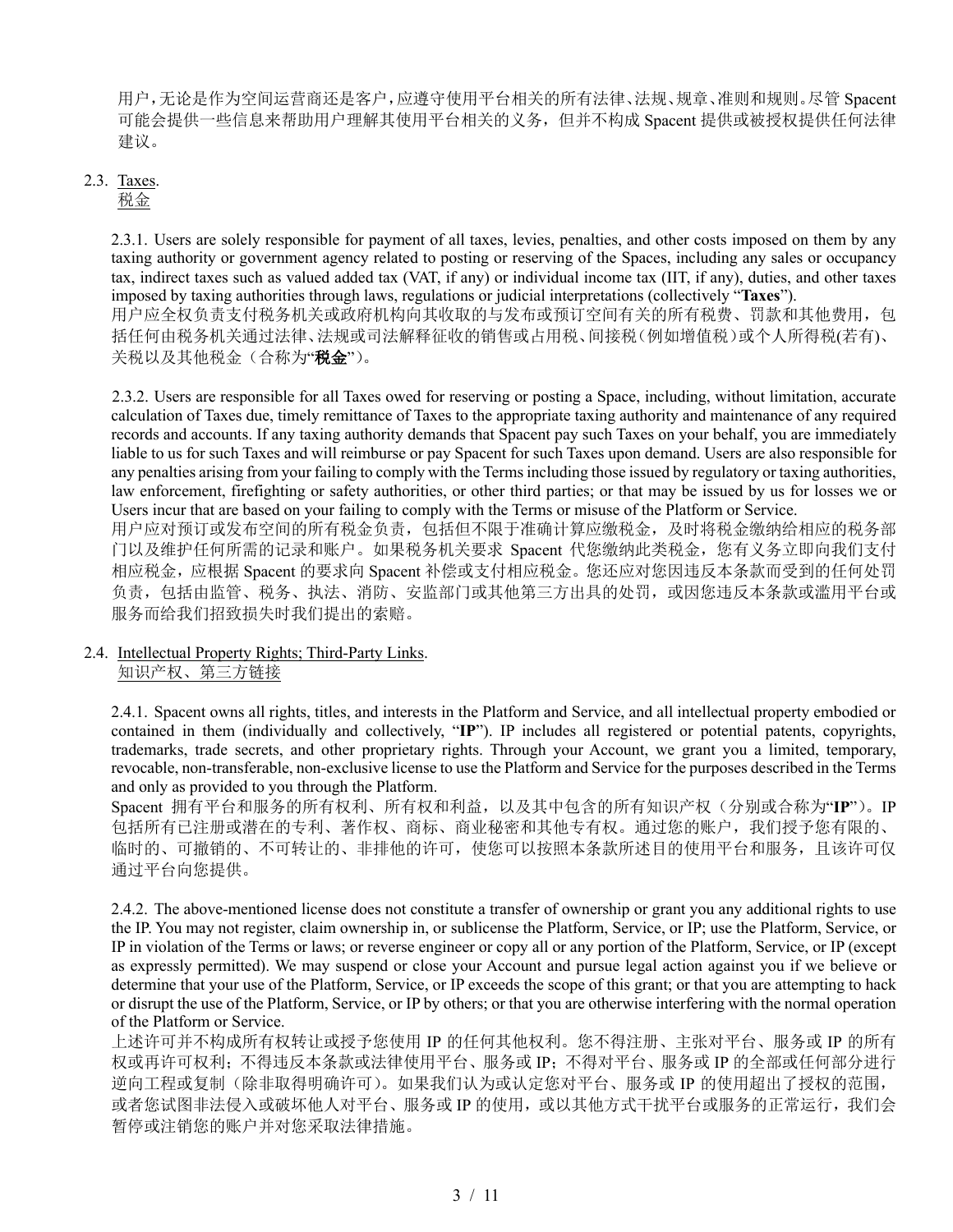2.4.3. **Some features of the Platform are services provided by third parties. Your use of those features is subject to that company's terms of use.** 

# 平台的某些功能借助于第三方提供的服务。您对这些功能的使用受该第三方公司使用条款约束。

2.4.4. **Spacent may provide links to third-party's internet sites or resources. If you click on a link to third-party sites or services, you will be directed to a site or service we do not control and may be subject to different terms and conditions, and that you need to be prudent concerning the authenticity and reliability of such site, especially when it comes to advertisement. You shall be personally responsible for any act between you and the advertiser or advertisement owner, and settle dispute of any kind there between.**

# **Spacent** 可能会提供指向第三方网站或资源的链接。如果您单击指向第三方网站或服务的链接,您将访问非由 我们控制的网站或服务,并且可能会受不同条款和条件的约束,因此您需谨慎考虑其真实性和可靠性,尤其是 在涉及广告时。您应单独对您与广告经营者、广告发布者或广告主之间的任何行为承担责任,并解决与其之间 的任何形式的争议。

2.4.5. If you believe that any content (including Content below defined) posted violates your intellectual property rights, please notify us. This notice should identify the specific Content and provide us with evidence of your ownership of the intellectual property rights or authorization to enforce the rights of the intellectual property owner. We will internally review alleged violations but may not send you a response each time notifying you of the results of our review. Any information you provide to us may be shared with other Users, third parties, or law enforcement to help assess the claim of infringement or remove infringing content. We will remove any content we determine to be infringing consistent with our obligations under applicable laws or violating your intellectual property rights. We will deal with any malicious comments or review against law or groundless within the permission scope of applicable laws, including but not limited to deletion. After the termination of your account, we shall cease to display any comments and reviews upon your request. 如果您认为发布的任何内容(包括以下定义的"内容")侵犯了您的知识产权,请通知我们。该通知应指明具体 的内容,并向我们提供证据以证明您对该知识产权享有所有权或取得了知识产权所有权人的授权。我们将内部 审查被告知的涉嫌侵权行为,但可能不会每次都向您反馈审查结果。您提供给我们的任何信息可能与其他用户、 第三方或执法机构共享,以便评估侵权指控或删除侵权内容。我们将删除所有我们认为违反法律规定或侵犯您 知识产权的内容。对于客人的任何违反法律或者不符合实际的恶意评价,我们将在法律允许的范围内进行处理, 包括但不限于删除。在您的账户服务期限结束后,我们将根据您的要求,停止展示任何评论或评价。

### 2.5. Content.

内容

2.5.1.When using the Platform and Service, you may be asked to or may voluntarily

provide information about yourself, a Space or other information including texts, images, or videos etc. (collectively, "**Content**").

使用平台和服务时,系统可能会要求您或您可能自愿提供有关您自己、空间或其他方面的信息,包括文本、图 像或视频等(合称为"内容")。

2.5.2. You represent and warrant that you are authorized to provide Content to the Platform and that any Content you provide does not violate the proprietary or privacy rights of a third party. You ensure that Content you provided is accurate and complete, and you are solely responsible for all Content that you make available on or through the Platform. You must keep any Content current.

您声明并保证您已被授权向平台提供内容,并且您提供的任何内容均不侵犯第三方的专有权或隐私权。您确保 所提供的内容是准确和完整的,并且您对在平台上或通过平台提供的所有内容全权负责。您必须保持所有内容 为最新状态。

2.5.3. **You grant Spacent a fully paid, worldwide, non-exclusive, irrevocable, license to use, copy, store, transmit, distribute, modify, publicly display, sublicense, and otherwise exploit in any manner any Content you provide to us or Platform during the term of the Space Operator Service Agreement. This grant includes our ability to use any Content for both internal use (such as analysis to improve the Platform or Service) or external use (such as marketing or online advertising). If you cannot provide us the above grant, then you may not provide Content to us. We may retain Content and continue to display and use any Content (including comments or reviews of the Spaces) after your Account is terminated.** You agree to indemnify, defend and hold us harmless for any damages or losses based on third-party claims that Content violates their rights.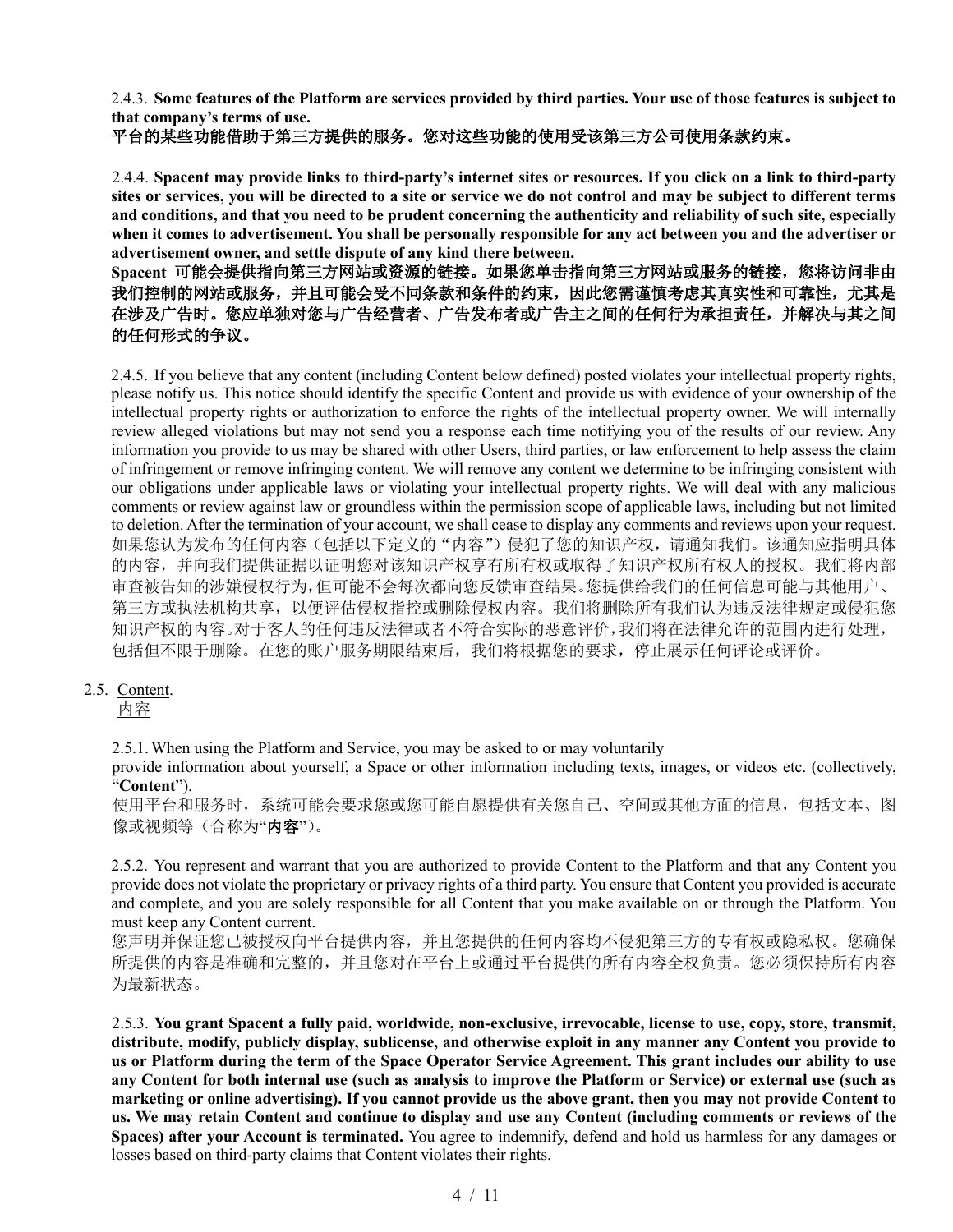Provided that any third party claims the violation of their rights due to Spacent's unauthorized usage after the expiration of the Agreement, Spacent agree to indemnify, defend and hold you harmless for any damages or losses based on thirdparty claims that Spacent's by-then- usage violates their rights.

您授予 **Spacent** 已全额付费的、全球性的、非排他的、不可撤销的许可,允许 **Spacent** 在空间运营商服务协议 有效期内以任何方式使用、复制、存储、传输、分发、修改、公开展示、再许可或以其他方式利用您提供给我 们或平台的任何内容。该许可涵盖我们被允许将任何内容用于内部用途(如改进平台或服务的分析)或外部用 途(如营销或在线广告)。如果您不能向我们提供上述许可,则您不能向我们提供内容。您的账户终止后,我们 可以保留内容并继续显示和使用内容(包括对空间的评论或反馈)。若第三方基于内容侵权而提起索赔,您同意 对我们由此遭受的任何损害或损失进行赔偿、为我们辩护,并使我们免受该等损害。

在空间运营商服务协议届满后,如因 Spacent 的任何未经授权的使用导致第三方提出侵权索赔,Spacent 同意对 您由此遭受的任何损害或损失进行赔偿、为您辩护,并使您免受该等损害。

2.5.4. You may never post, upload, publish, submit or transmit any Content that:

您不得发布、上传、公开、提交或传送任何以下性质的内容:

- i. is defamatory, obscene, profane, or pornographic; 诽谤的、淫秽的、亵渎的或色情的内容;
- ii. is abusive, harassing, or disrespectful of other Users or promotes discrimination, bigotry, racism, hatred, harassment against any individual or group; 辱骂的、骚扰的或不尊重其他用户的,或助长歧视、偏执、种族主义、仇恨、骚扰任何个人或团体 的内容;
- iii. violates applicable laws, including those violating privacy, containing false advertising or unlawful marketing;

违反法律的内容,包括侵犯隐私、虚假广告或非法营销;

- iv. is intended to deceive or mislead, is false or inaccurate, or misrepresents the nature or condition of a Space; 意图欺骗或误导,虚假或不正确,或虚假陈述空间的性质或状况的内容;
- v. contains marketing or promotional content unrelated to the details of a Space; 与空间细节无关的营销或推广内容;
- vi. is identified as sensitive personal information while consent from respective data controller is not obtained, including payment information;

被识别为敏感但未获得相应数据控制者同意的个人信息,包括付款信息;

vii. violates any other Spacent policy. 违反 Spacent 其他政策。

2.5.5. Spacent may, without prior notice, remove or disable access to any Content that Spacent finds to be in violation of applicable law, these Terms or Spacent's then-current Policies, or otherwise may be harmful or objectionable to Spacent, its Users, third parties, or property.

Spacent 可以在不事先通知的情况下删除或禁止访问任何 Spacent 认为违反法律、本条款或 Spacent 最新政策的 内容, 或可能对 Spacent、其用户、第三方或财产造成损害或引发异议的内容。

2.5.6. You will not use, copy, store, transmit, distribute, modify, publicly display, sublicense, and otherwise exploit any content from Spacent Platform, except to the extent you are the legal owner of certain Content or as expressly permitted in these Terms.

您不会使用、复制、存储、传输、分发、修改、公开展示来源于 Spacent 平台的任何内容,除非您是内容的合法 所有者或本条款中明确允许。

2.6. Prohibited Uses.

禁止用途

You may use the Platform and Service only for lawful purposes and in accordance with the Terms. You agree not to use our Platform and Service: (a) in any way that violates any applicable laws or regulation; (b) for the purpose of exploiting, harming or attempting to exploit or harm minors in any way by exposing them to inappropriate content or otherwise; (c) to transmit, or procure the sending of, any advertising or promotional material, including any "junk mail", "chain letter"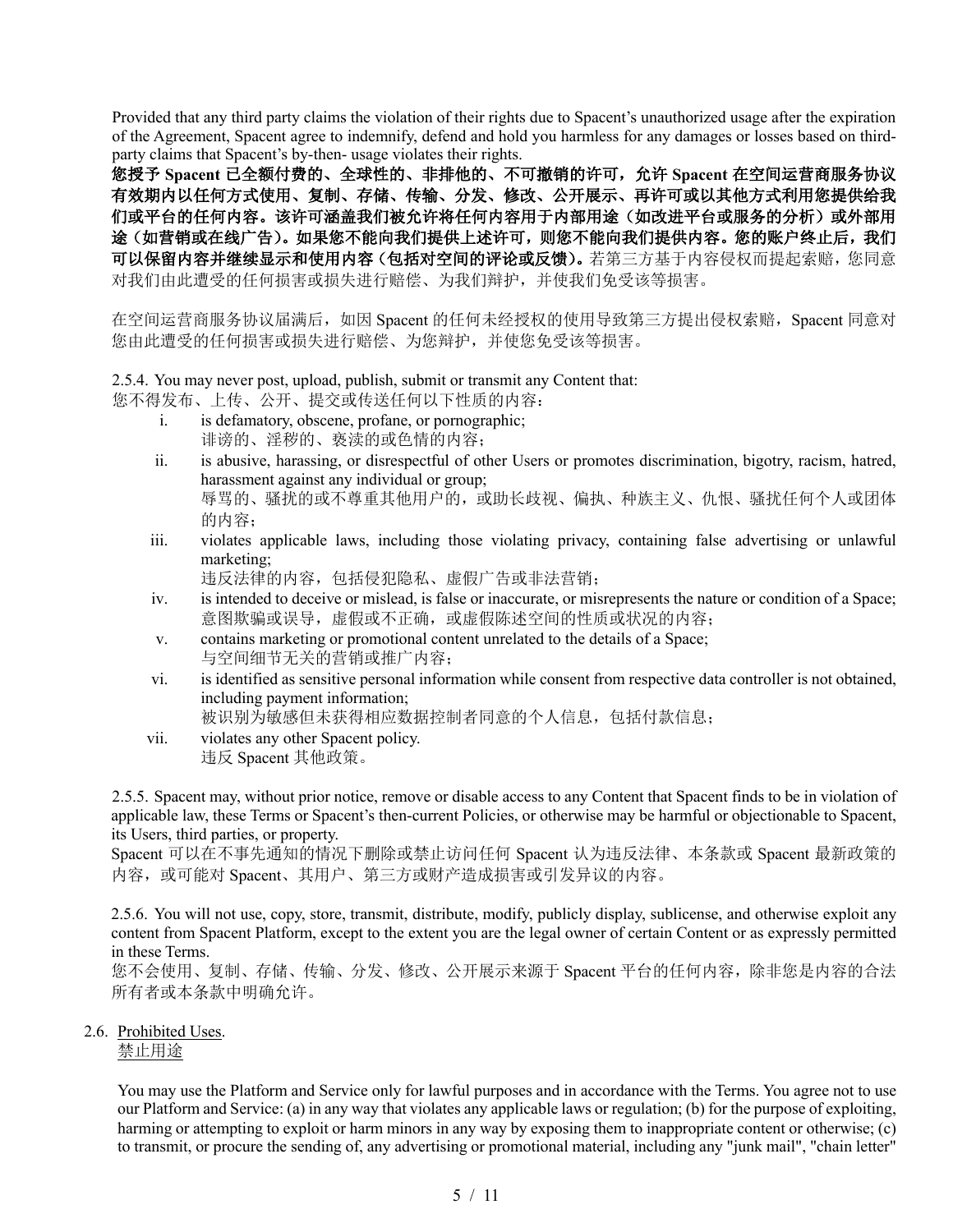or "spam" or any other similar solicitation; (d) to impersonate or attempt to impersonate Spacent, a Spacent employee, another User or any other person or entity (including, without limitation, by using e-mail addresses or screen names associated with any of the foregoing); or (e) to engage in any other conduct that restricts or inhibits anyone's use or enjoyment of our Platform, or which, as determined by Spacent, may harm Spacent or Users of our Platform or Service, or expose them to liability.

您仅可出于合法目的并根据本条款使用平台和服务。您同意不以以下方式使用我们的平台和服务:(a)以任何 违反法律或法规的方式使用;(b)通过使未成年人接触不适当的内容或其他方式,剥削、伤害或试图以任何方 式剥削或伤害未成年人;(c)发送或促使发送任何广告或推广材料,包括"垃圾邮件"、"连锁信"或"批量垃圾邮 件"或任何其他类似的邀请;(d)冒充或试图冒充 Spacent、Spacent 员工、其他用户或任何自然人或实体(包括 但不限于使用与前述提及主体相关的电子邮件地址或账户名);(e)从事任何限制或禁止他人使用或享用我们 的平台的行为, 或 Spacent 认定可能损害 Spacent 或平台用户或服务, 或使他们承担责任的行为。

# Additionally, you agree not to:

此外,您同意不从事下述行为:

- i. use our Service in any manner that could disable, overburden, damage, or impair the Site or interfere with any other party's use of the Service;
	- 以可能会使网站瘫痪、过载、损坏或受阻,或干扰任何主体使用服务的方式使用我们的服务;
- ii. use any robot, spider or other automatic device, process or means to access the Service for any purpose, including monitoring or copying any of the material on the Platform; 使用任何机器人、蜘蛛程序或其他自动设备、程序或手段访问服务,无论出于任何目的,包括出于 监控或复制平台上材料之目的;
- iii. use any manual process to monitor or copy any of the material on the Platform, or for any other unauthorized purpose without our prior written consent; 未经我们事先书面同意,使用任何人工手段监控或复制平台上的任何材料,或用于任何其他未经授 权的目的;
- iv. use any device, software or routine that interferes with the proper working of our Service; 使用任何会干扰我们服务正常运行的设备、软件或程序;
- v. introduce any viruses, trojan horses, worms, logic bombs or other material which is malicious or technologically harmful; 植入病毒、特洛伊木马、蠕虫、逻辑炸弹或其他恶意或危害技术的材料;
- vi. attack the Platform via a denial-of-service attack or a distributed denial-of-service attack; 通过拒绝服务或分布式拒绝服务的方式攻击平台;
- vii. act in a manner that is damaging to Spacent's reputation and/or goodwill; 损害 Spacent 声誉和/或商誉的行为;
- viii. scan, probe, test the vulnerability of the Platform or any network connected to the Platform; 扫描、查探、测试平台或连接程序的漏洞;
- ix. directly or indirectly, reverse engineer, decompile, disassemble, or otherwise attempt to derive source code or other trade secrets from Spacent; 直接或间接地,以反向工程、反向编译、反向汇编或以其他方式尝试从 Spacent 获得源代码或其他 商业秘密;
- x. export items, Content, or materials to prohibited parties or countries, as identified in applicable export and import regulations;

向适用进出口法规指向的受禁主体或国家出口物项、内容或材料;

- xi. otherwise attempt to interfere with the proper working of the Service. 以其他方式尝试干扰服务的正常运行。
- 2.7. Advertising.

广告

2.7.1. **You acknowledge and agree that, we reserve the right to display commercial advertisements (including advertising links) or other type of commercial information (including but not limited to display advertisement at any spot of Spacent platform or in the content you uploaded) during provision of Spacent Service, as permitted by applicable laws and regulations.**

您确认并同意,在法律法规允许的情况下,我们在提供服务时有权显示商业广告(包括广告链接)或其他类型 的商业信息(包括但不限于在 **Spacent** 平台的任何位置或您上传的内容中显示广告)。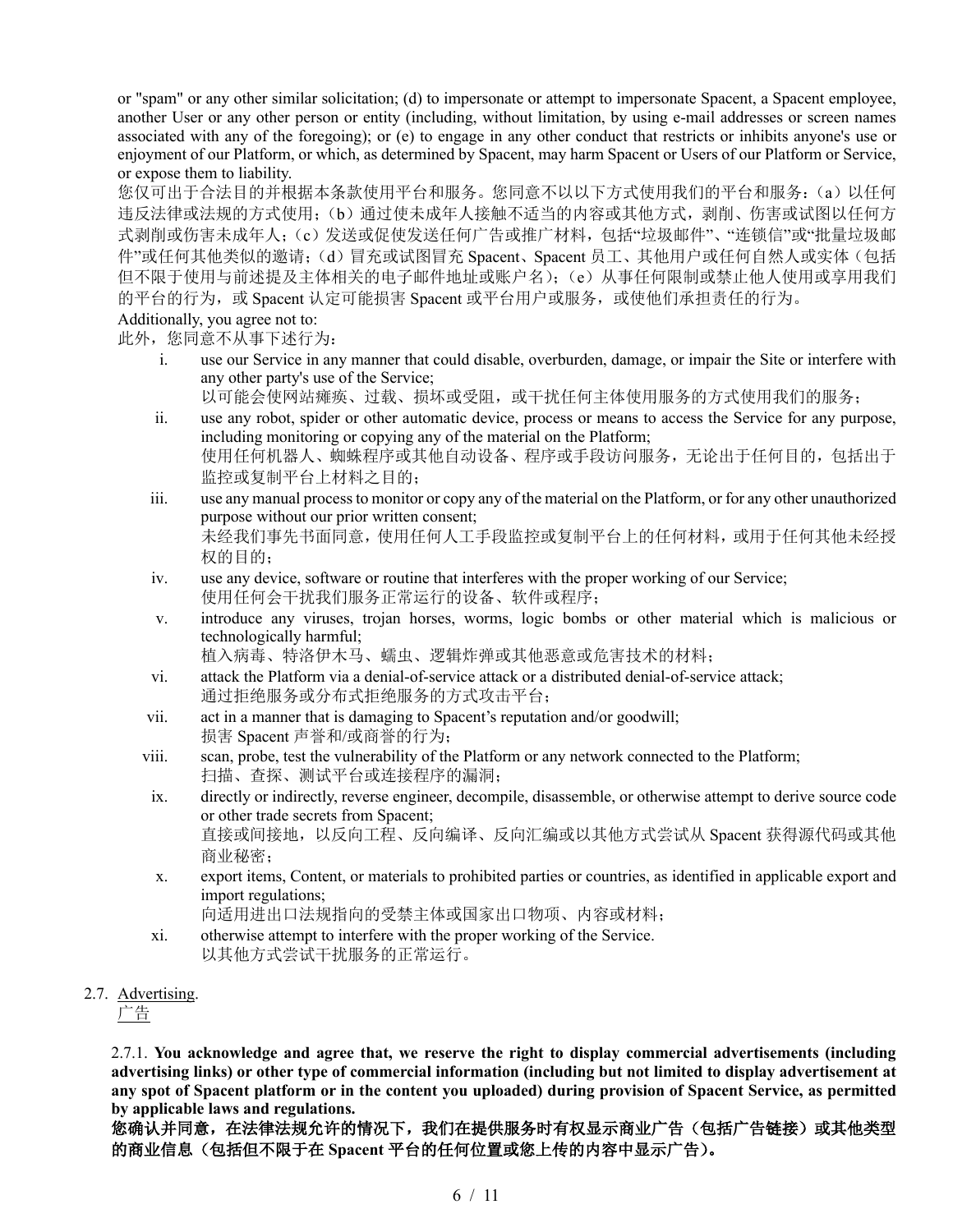2.7.2. You acknowledge and agree that, we may send you promotion or relevant commercial information via email, emessage or other methods and will at the same time provide ways for you to unsubscribe. 您确认并同意,我们可通过电子邮件、电子信息或其他方式向您发送推广或相关的商业信息,并同时向您提供 退订的方式。

#### **3. AMENDMENT** 修订

**We may amend or modify the Terms at any time by posting updated Terms on our website, sending you a copy via email, or otherwise communicating the amendment to you through the Platform. Your continued use of the Platform or Service after the date specified in such notice of change constitutes your consent to the revised Terms and changes to our Service as communicated to you. Spacent encourages You to frequently review the Terms to better protect your rights and interests, as well as to regularly check the information posted in Platform. If you do not agree to the revised Terms and changes thus occurred, you may close your Account.**

我们可以随时通过在我们的网站上发布更新的本条款、通过电子邮件向您发送副本或通过平台以其他方式向您传 达修订内容的方式来修改或修订本条款。若您在此类变更通知中指定的日期后继续使用平台或服务,即表示您同意 修订后的本条款以及向您传达的我们服务的变更。**Spacent**鼓励您经常阅读本条款,并定期查阅平台中发布的信息, 以更好地保护您的权益。如果您不同意修订后的本条款和修订导致的变更,您可以注销您的账户。

# **4. INTERRUPTION AND TERMINATION OF THE SERVICE** 服务的中断和终止

**From time to time, the Service may be unavailable due to causes that are unforeseeable or beyond Spacent's control, including but not limited to acts of governmental authorities, hacker attacks, virus invasions (such as impact of COVID-19), or other circumstances affecting the normal operation of the public internet. In such cases, Spacent will notify You as soon as possible. You acknowledge and agree that Spacent will not be liable for any losses that arise out of any such circumstances and, unless otherwise stipulated, will not be obligated to refund all or any portion of charges you have paid.**

由于不可预见或超出 **Spacent** 控制的原因,包括但不限于政府机构的行为、黑客攻击、病毒入侵(例如 **COVID-19** 的影响)或其他影响互联网正常运行的情况,您可能无法正常使用服务。若出现前述情况,**Spacent** 会尽快通知您。 您确认并同意,**Spacent** 对任何前述情形导致的任何损失不承担责任,且除非另有规定,否则 **Spacent** 没有义务退 还您已支付的全部或任何费用。

- **5. DISCLAIMER; LIMITATION OF LIABILITY; INDEMNIFICATION**  免责声明;责任限制;赔偿
	- 5.1. Disclaimer.
		- 免责声明

**We are not responsible to you or any third party for provision, or for the condition or nature, of any space. Spacent disclaims all responsibility for and liability resulting from the negligence, intentional misconduct, or criminal activity of all Users or third parties, or any injury or damage that occurs to you, third parties, or their respective property while accessing or using the Spaces.** 

对于任何空间的提供、条件或性质,我们不对您或任何第三方负责。对于用户或第三方的过失或故意的不当行 为或犯罪活动,或在进出或使用空间时对您、第三方或其财产造成的伤害或损失,我们均不承担任何责任。

**You understand and agree that we are not liable in any way for erroneous billing statements or incorrect charges, and that in the event of a billing error that is caused by us, our only responsibility is to correct it if and when we receive notice of the error.**

您理解并同意,我们不对错误的帐单或不正确的收费承担任何责任。如果由于我们的原因造成帐单错误,我们 仅有的责任是在收到错误通知后予以更正。

**THE PLATFORM AND THE SERVICE ARE PROVIDED TO YOU ON AN "AS IS" AND "AS AVAILABLE" BASIS WITHOUT ANY GUARANTEE OR WARRANTY OF ANY KIND, EXPRESSED OR IMPLIED,**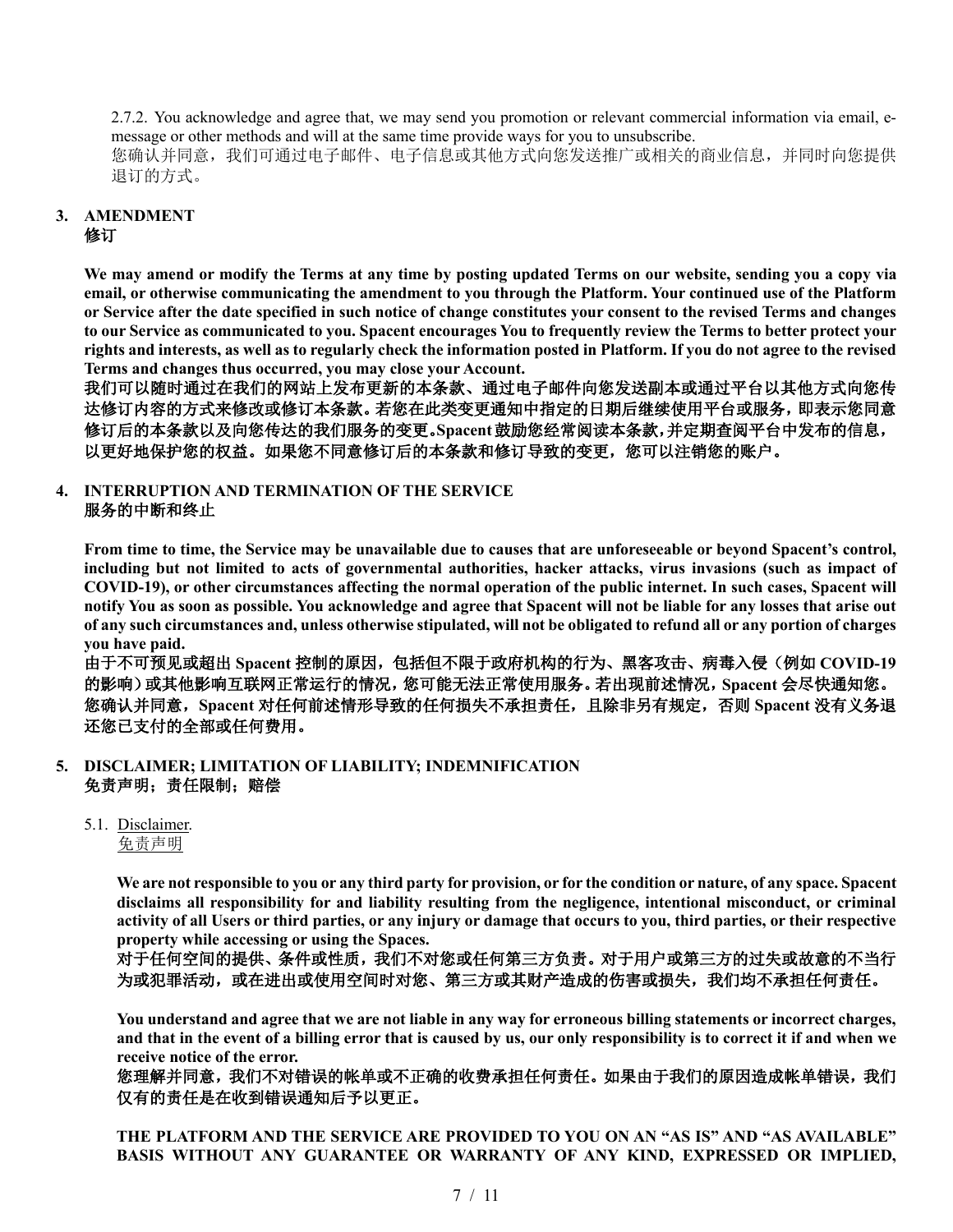**INCLUDING WITHOUT LIMITATION WARRANTIES OF MERCHANTABILITY, FITNESS FOR A PARTICULAR PURPOSE, SUITABILITY FOR YOUR PARTICULAR USE, OR NONINFRINGEMENT.**  我们的平台和服务是以**"**按原样**"**和**"**按现有"的原则向您提供,不附带任何形式的明示或暗示的承诺或保证, 包括但不限于适销性、适用于特定目的、适用于特定用途或不侵权的保证。

5.2. Limitation of Liability.

责任限制

**Under no circumstances or any legal theory will Spacent or its agents, directors, shareholders, members, partners, managers, officers, employees, or affiliates be liable to any Space Operator, Guest, User or any other third party for any indirect, incidental, consequential, special, punitive, exemplary or other similar damages of any kind or character, even if Spacent has been advised of the possibility of damages. EXCEPT AS OTHERWISE PROVIDED HEREIN OR STIPULATED BY THE APPLICABLE LAWS AND/OR REGULATIONS, IN NO EVENT WILL WE BE HELD LIABLE HEREUNDER OR IN CONNECTION WITH THE TERMS OR SERVICE EXCEEDING THE TOTAL SERVICE FEES CHARGED TO YOU BY US FOR SPACENT SERVICE THREE (3) MONTHS PRIOR TO THE OCCURRENCE OF EVENT OF GIVING RISE TO THE LIABILITY.**

在任何情况下或任何法学理论下,**Spacent** 及其代理、董事、股东、成员、合伙人、经理、高级职员、员工或 分支机构均不对任何间接的、附带的、偶然的、特殊的、惩罚性的、惩戒性的、或其他形式的类似损失负责, 即使 **Spacent** 已被告知有造成相关损失的可能。除非本条款另有规定,或法律和**/**或法规另行规定,在任何情 况下,我们在本条款下或与本条款或服务相关责任不超出责任事件发生前三(**3**)个月内已经向您收取的全部 服务费用。

5.3. Indemnification.

赔偿

You will indemnify, defend, pay, and hold harmless Spacent and its agents, directors, shareholders, members, partners, managers, officers, employees, or affiliates harmless from and against all third-party claims, liabilities, losses, damages, and related expenses (including reasonable legal expenses) arising from or related to (a) use of the Spaces; (b) Content you provide through the Platform; (c) your failure to comply with applicable laws; (d) your breach of any of your representations, warranties, or obligations under the Terms and other agreements; and (e) any bodily injury (including death) or damage to tangible or real property to the extent caused by you or any of your Attendees or invitees. 您承诺对 Spacent 及其代理、董事、股东、成员、合伙人、经理、高级职员、员工或分支机构进行赔偿、为其 辩护,以保证其免受产生于或同如下情形相关的损害、第三方索赔、责任、损失以及相关支出(包括合理的律 师费):(a)空间使用;(b)您通过平台提供的内容;(c)您未遵守适用法律;(d)您违反本条款和其他协议下 的任何声明、保证或义务;(e)由您或您的任何访客或受邀者造成的任何人身伤害(包括死亡)、对动产或不 动产的损害。

# **6. TERM; TERMINATION** 期限和终止

6.1. Term.

期限

The Terms shall be effective for a 30-day term, at the end of which it will automatically and continuously renew for subsequent 30-day terms until such time when you or Spacent terminate the Terms in accordance with the following provisions.

本条款的有效期为 30 日。到期后本条款将自动延期并继续有效,直至您或 Spacent 根据以下约定终止本条款。

6.2. Termination.

终止

6.2.1. **Without limiting our rights specified below, Spacent may terminate the Terms for convenience at any time by giving you thirty (30) days' notice via email to your registered email address.**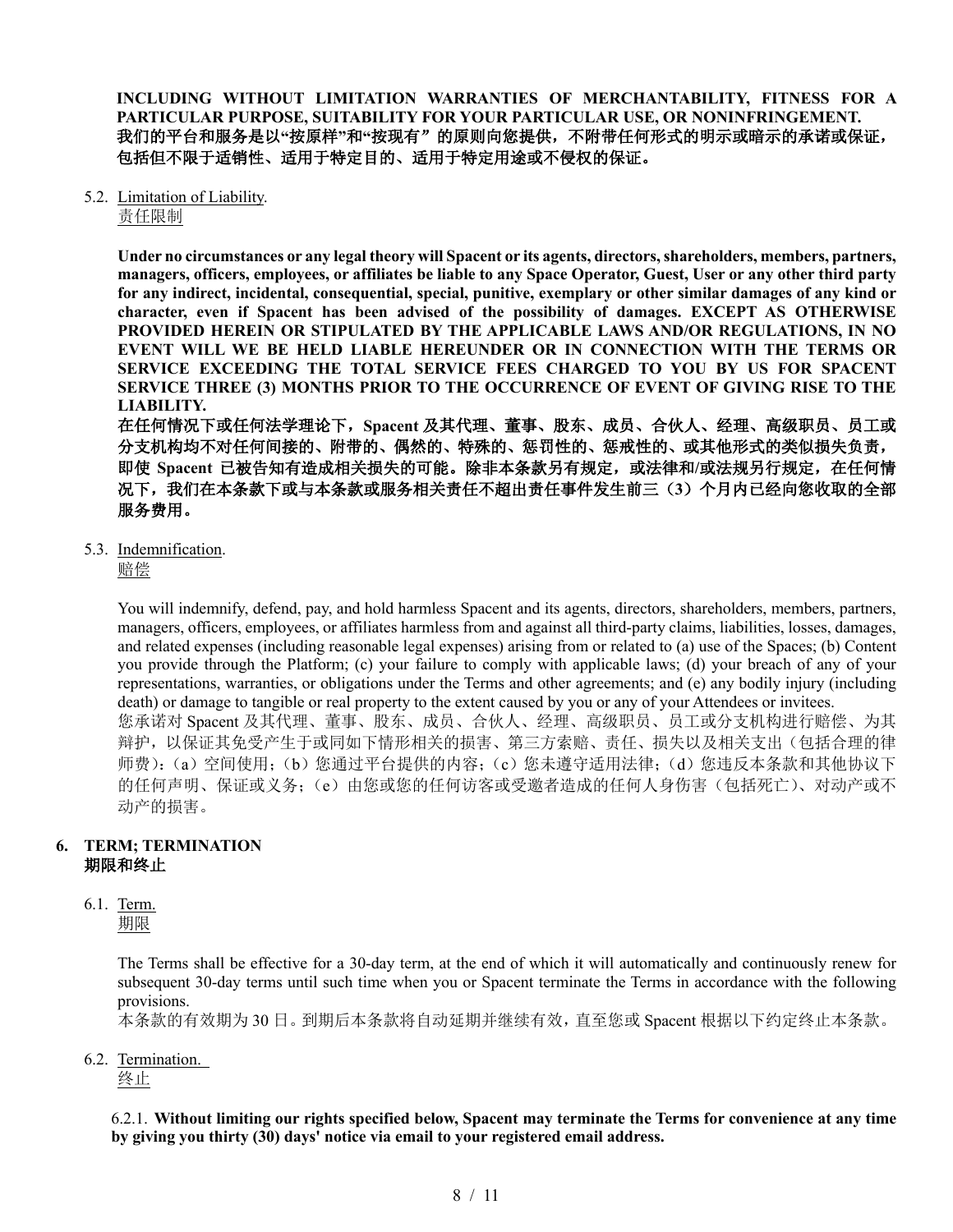# **Spacent** 可以随时通过提前三十(**30**)日向您的注册邮箱发送电子邮件通知来终止本条款,且下文约定的 **Spacent** 权利不因前述约定而受限。

6.2.2. Spacent may immediately, without notice, terminate the Terms and/or stop providing access to the Platform if (a) you have materially breached your obligations under the Terms or other agreements concluded with Spacent (such as Spacent Privacy Policy), (b) you have violated applicable laws, regulations or third party rights, or (c) Spacent believes in good faith that such action is reasonably necessary to protect the personal safety or property of Spacent, its Users, or third parties.

若发生下列任一情形, Spacent 可不经通知立即终止本条款和/或禁止您使用平台: (a) 您严重违反您在本条款 或与 Spacent 签署的其他协议(例如《Spacent 隐私政策》)项下的义务;(b) 您违反法律、法规或侵犯第三方 权利, 或 (c) Spacent 善意认为有必要采取该等措施, 以保护 Spacent、其他用户或第三方的人身或财产安全。

# 6.3. Survival.

# 存续

Any obligation which expressly or by their nature should continue after termination, cancellation, or expiration of the Terms shall survive and remain in effect after such termination, cancellation or expiration. 在本条款终止、解除或届满后,明示或依其性质应继续有效的任何义务应继续存续并继续有效。

# **7. MISCELLANEOUS** 其他

# 7.1. Feedback.

反馈

We appreciate any ideas, suggestions, or feedback you voluntarily provide to help us improve the Platform or Service ("**Feedback**"). You hereby agree that we have the right to use, register, modify, monetize your Feedback for free. You grant us all title and interest in any Feedback you provide to us and, if necessary, agree to assist us in establishing our ownership. You acknowledge that you will not receive any compensation for providing us Feedback. 我们感谢您为帮助我们改进平台或服务而自愿提供的任何想法、建议或反馈("反馈")。您在此同意,我们有 权免费使用、注册、修改和商业化您的反馈。对于您提供给我们的任何反馈,您授予我们所有权和相关权益, 如有必要,您同意协助我们确定我们对反馈的所有权。您接受您不会因向我们提供反馈而获得任何报酬。

7.2. Privacy; Support.

隐私;支持

7.2.1. We respect your privacy. Our Privacy Policy describes our collection, use, storage, sharing and otherwise processing of personal information. **Please have a look at our Privacy Policy for further information.** 我们尊重您的隐私。我们的隐私政策描述了我们对个人信息的收集、使用、储存、分享和其他处理。**请查看我** 们的私隐政策以获得进一步信息。

7.2.2. We provide you basic information to help you use the Platform and Service. While we may also provide email or phone support from time to time, we cannot guarantee that you will, where provided, receive a response within any specific time frame.

我们会为您提供基本信息,以帮助您使用平台和服务。虽然我们可能不时提供电子邮件或电话支持,但是我们 不能保证您在任何特定的时间范围内都可以收到我们的回复。

### 7.3. Assignment.

转让

You may not assign the Terms, or any rights granted to you, including operation or management of your Account, without our prior written consent. Any attempt to do so without our prior consent will be void. We may assign the Terms upon notice to you as part of a sale or transfer of part or all of our business. Any permitted transfer will inure to the benefit of and bind any successors in interest.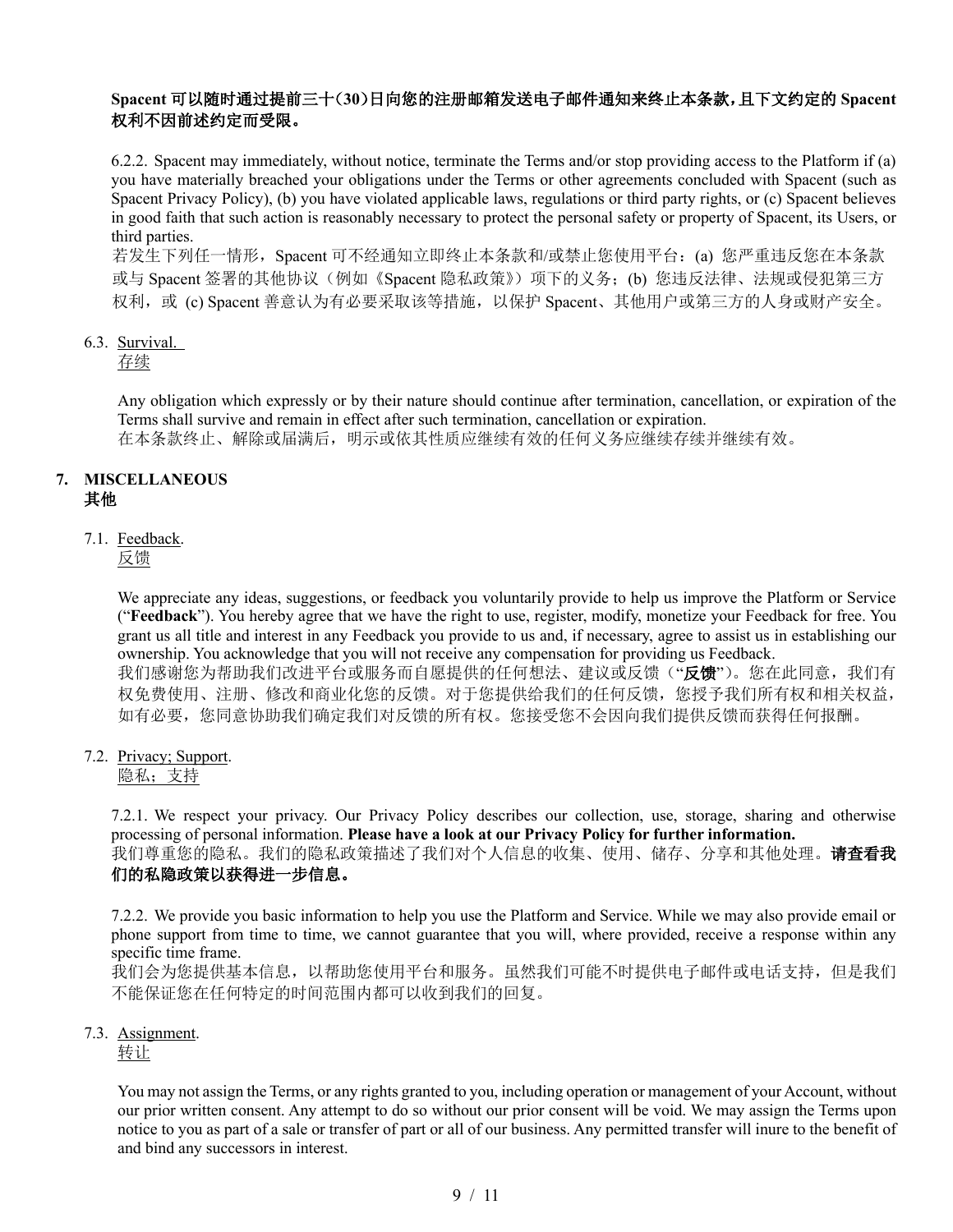未经 Spacent 事先书面同意,您不得转让本协议及本协议项下我们向您授予的任何权利,包括您对账户的运营 和管理权利。未经我们事先同意而进行的任何该等转让均属无效。 我们可在向您发出通知后,作为出售或转 让我方部分或全部业务的一部分,转让本协议。任何获批准的转让将及于权益受继人,并对其具有约束力。

#### 7.4. Entire Agreement; Severability; Waiver. 完整性;可分割性;弃权

7.4.1. This Terms, together with any Supplemental Terms, any separate agreements, our

Privacy Policy and any other policies referenced therein constitute the entire agreement between you and Spacent governing your use of the Platform or Service. This Terms supersedes all prior understandings or agreements between you and Spacent. As between Guests and Spacent, the Terms controls over any conflicting terms in any Supplemental Terms concluded between Guests and Space Operators.

本条款、任何补充条款、任何单独协议、我们的隐私政策以及其中提及的任何其他政策构成您和 Spacent 之间 关于您使用平台或服务的完整协议。本条款取代您和 Spacent 之间先前达成的所有一致意见或协议。就客户和 空间运营者之间而言,双方之间达成的任何补充条款与本条款存在冲突的,本条款优先适用。

7.4.2.The Terms is written in Chinese and English versions. In case understandings are different, it will subject to the understanding in Chinese finally.

本条款用中英文两种版本书写,如有歧义,以中文版为准。

7.4.3. If any provision of the Terms is held to be invalid or unenforceable, such provision will be struck and will not affect the validity and enforceability of the remaining provisions.

如果本条款中的任何条款被认定为无效或不可执行,该条款将被剔除,但并不会影响其余条款的有效性和可执 行性。

7.4.4. Spacent's failure to enforce any right or provision of the Terms will not constitute a waiver of such right or provision unless acknowledged and agreed by Spacent in writing. The exercise by either party of any of its remedies under the Terms will be without prejudice to its other remedies under the Terms or otherwise permitted by law, except as set forth in the Terms.

除非经 Spacent 书面确认和同意, 否则 Spacent 未能执行本条款的任何权利或规定将不构成对该等权利或规定的 放弃。任何一方行使其在本条款项下的任何救济将不影响其行使本条款项下的或法律允许的其他救济。

7.5. Governing Law; Arbitration. 准据法;仲裁

> 7.5.1. The Terms and the relationship between you and Spacent shall be subject to the laws of the People's Republic of China (exclusive of laws in Hongkong, Taiwan and Macao) without regard to its conflict of law provisions. 本条款,以及您和 Spacent 之间的关系应适用中华人民共和国法律(不包括香港、台湾和澳门地区的法律),但 不排除法律冲突法的适用。

> 7.5.2. Any dispute that raised out of or related to the Terms, including but not limited to carrying out the provisions of the Terms whether based in contract, tort, statute, fraud, misrepresentation or any other legal theory; claims that arose before the Terms or any prior agreement (including, but not limited to, claims related to interactions between Users); and claims that may arise after the termination of the Terms, if cannot be settled through negotiation, **shall be submitted to Shanghai International Economic and Trade Arbitration Commission (also known as Shanghai International Arbitration Center) for arbitration in English. The arbitration shall be held in Shanghai,** and the arbitral award shall be final and binding on both parties.

> 由本条款引发的或与本条款相关的任何争议,包括但不限于本条款的执行,无论是基于合同、侵权行为、法规、 欺诈、虚假陈述还是任何其他法律理论、无论是本条款生效之前或任何先前协议产生的权利主张(包括但不限于 与用户之间的相关的索赔),还是本条款终止后可能产生的权利主张,如果不能通过协商解决,应提交至上海国 际经济贸易仲裁委员会**(**也称上海国际仲裁中心**)**以英语进行仲裁。仲裁地位于上海。仲裁裁决是终局性的,对 双方均具有约束力。

### 7.6. No Joint Venture.